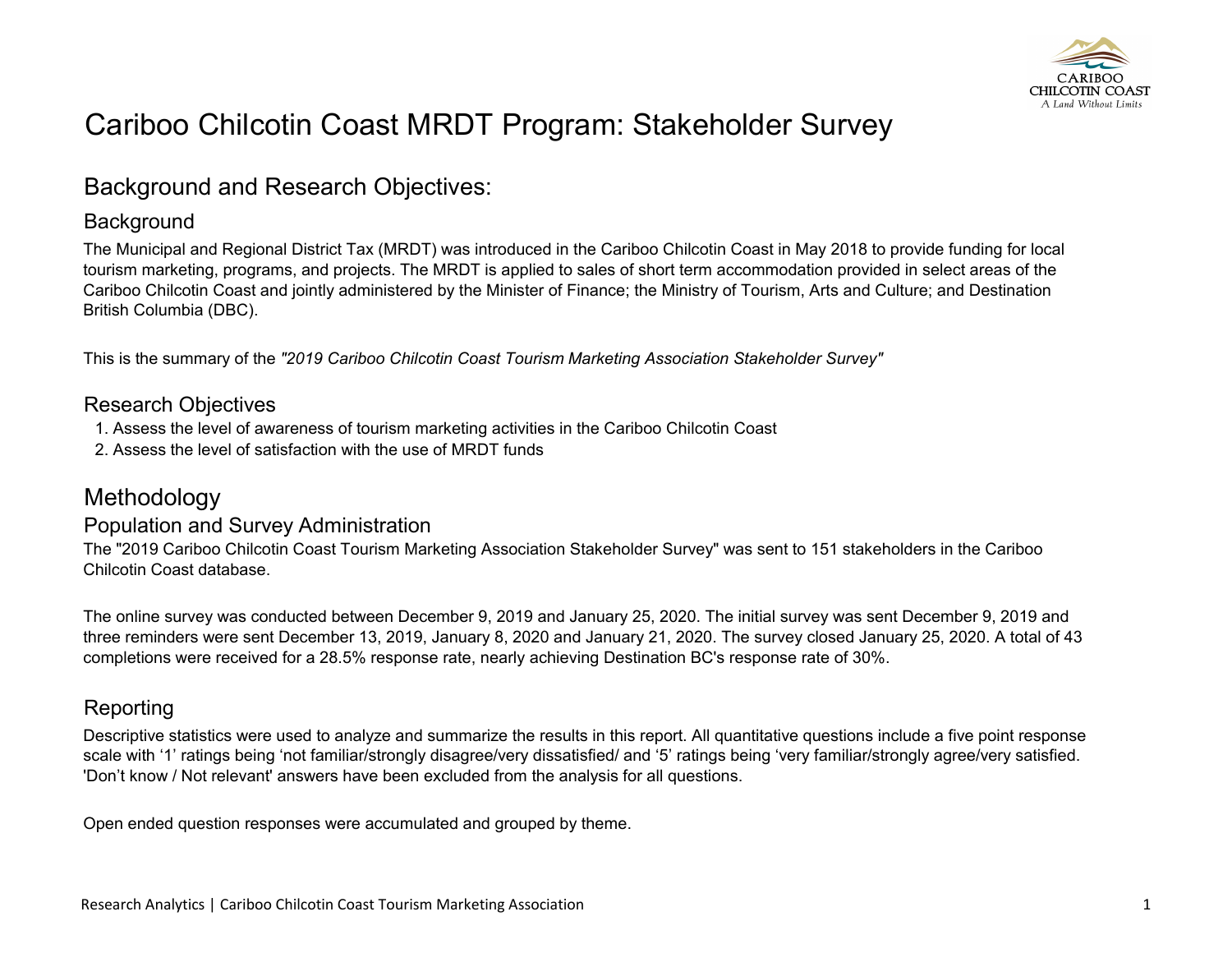

### Section 1: Familiarity & Awareness of The Cariboo Chilcotin Coast Tourism Marketing Association



 $\blacksquare$  5 - Strongly Agree  $\blacksquare$  4 - Agree  $\blacksquare$  3 - Neutral  $\blacksquare$  2 - Disagree  $\blacksquare$  1 - Strongly Disagree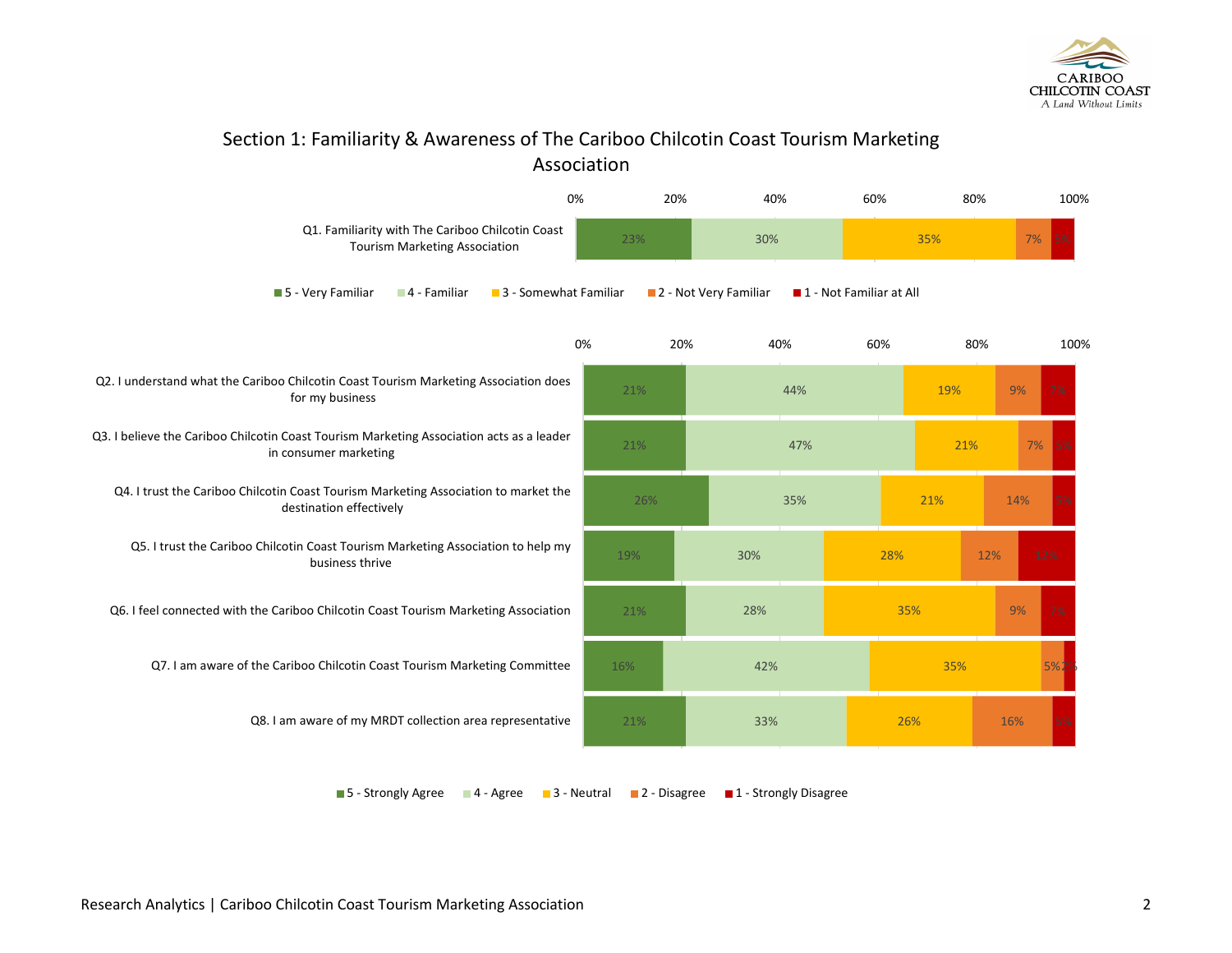

|                                                                                                                                       | 0%  | 20% | 40% |     | 60% |     | 80% |     | 100% |
|---------------------------------------------------------------------------------------------------------------------------------------|-----|-----|-----|-----|-----|-----|-----|-----|------|
| Q9. The Cariboo Chilcotin Coast Tourism Marketing Association<br>MRDT collection area meetings                                        | 16% |     | 35% |     | 16% | 16% |     | 16% |      |
| Q10. The Cariboo Chilcotin Coast Tourism Marketing Association<br><b>AGM &amp; Tourism Summit</b>                                     | 16% |     | 40% |     | 14% |     | 16% | 14% |      |
| Q11. Industry Development Workshop on "Designing Remarkable Experiences" put on<br>by the Cariboo Chilcotin Coast Tourism Association | 21% |     | 24% |     | 24% | 12% |     | 19% |      |
| Q12. Industry Development Workshop on "Content Marketing Strategy" put on by the<br>Cariboo Chilcotin Coast Tourism Association       | 17% |     | 26% |     | 26% | 10% |     | 21% |      |
| Q13. Google My Business verification and 360-degree photo services                                                                    | 19% |     | 21% | 16% | 9%  |     | 35% |     |      |
| Q14. Advertising opportunities in the annual Travel Guide                                                                             |     | 26% |     | 50% |     |     | 10% | 12% |      |
| Q15. Free advertising available on landwithoutlimits.com through a dedicated business<br>listing                                      | 21% |     | 35% |     | 9%  | 14% |     | 21% |      |
|                                                                                                                                       |     |     |     |     |     |     |     |     |      |

### Section 1.2: Awareness of Workshops & Information Sessions

 $\blacksquare$  5 - Very Aware  $\blacksquare$  4 - Aware  $\blacksquare$  3 - Somewhat Aware  $\blacksquare$  2 - Slightly Aware  $\blacksquare$  1 - Not Aware at All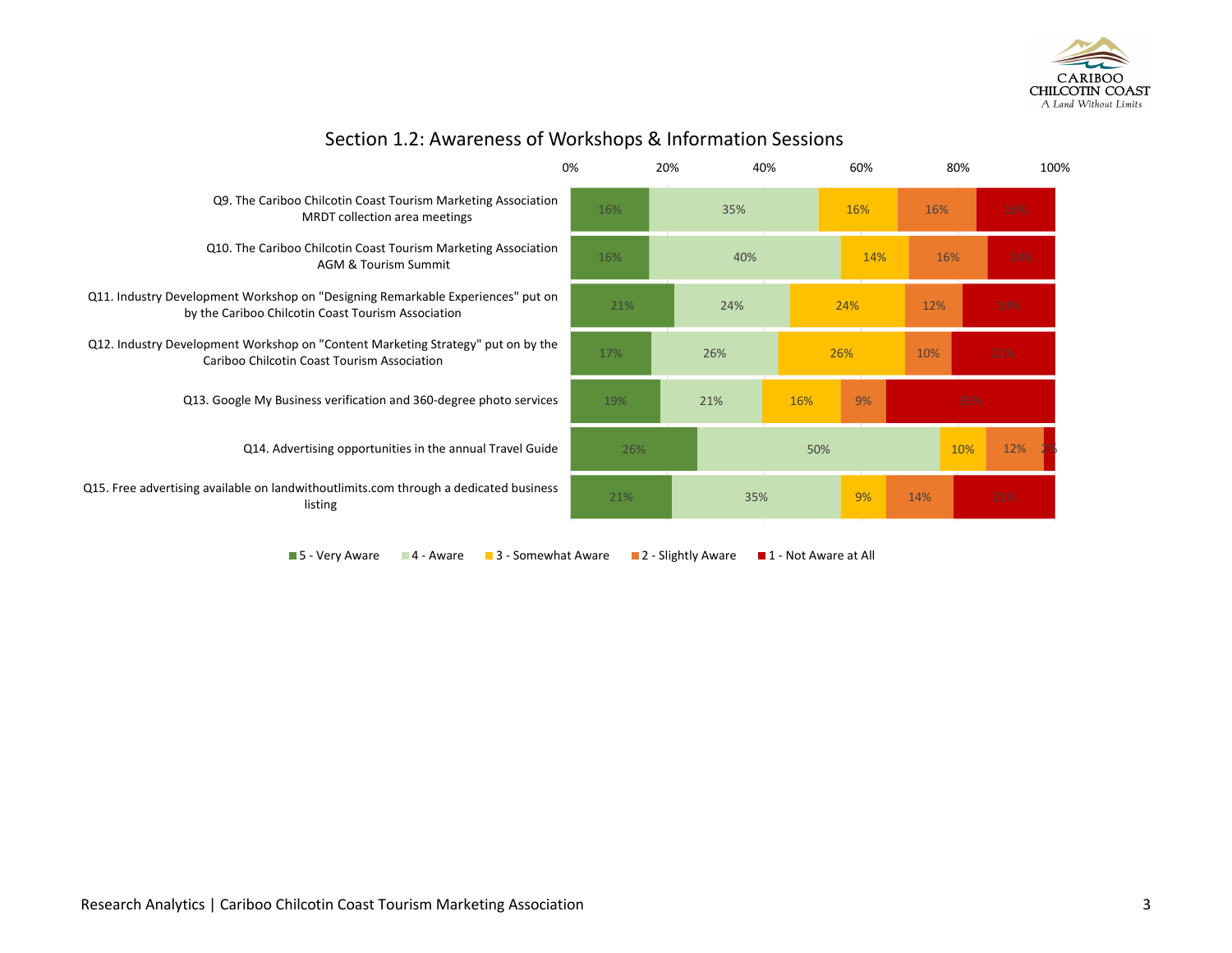

### The table below summarizes the mean scores (average of 5) of all statements regarding the familiarity and awareness of the program.

| Q1. Familiarity with The Cariboo Chilcotin Coast Tourism Marketing Association                                 | 3.6047 |
|----------------------------------------------------------------------------------------------------------------|--------|
| Q2. I understand what the Cariboo Chilcotin Coast Tourism Marketing Association does for my business           | 3.6279 |
| Q3. I believe the Cariboo Chilcotin Coast Tourism Marketing Association acts as a leader in consumer marketing | 3.7209 |
| Q4. I trust the Cariboo Chilcotin Coast Tourism Marketing Association to market the destination effectively    | 3.6276 |
| Q5. I trust the Cariboo Chilcotin Coast Tourism Marketing Association to help my business thrive               | 3.3254 |
| Q6. I feel connected with the Cariboo Chilcotin Coast Tourism Marketing Association                            | 3.4651 |
| Q7. I am aware of the Cariboo Chilcotin Coast Tourism Marketing Committee                                      | 3.6511 |
| Q8. I am aware of my MRDT collection area representative                                                       | 3.4884 |
| Q9. The Cariboo Chilcotin Coast Tourism Marketing Association MRDT collection area meetings                    | 3.186  |
| Q10. The Cariboo Chilcotin Coast Tourism Marketing Association AGM & Tourism Summit                            | 3.2788 |
| Q11. Industry Development Workshop on "Designing Remarkable Experiences"                                       | 3.1667 |
| Q12. Industry Development Workshop on "Content Marketing Strategy"                                             | 3.0715 |
| Q13. Google My Business verification and 360-degree photo services                                             | 2.7904 |
| Q14. Advertising opportunities in the annual Travel Guide                                                      | 3.8569 |
| Q15. Free advertising available on landwithoutlimits.com through a dedicated business listing                  | 3.209  |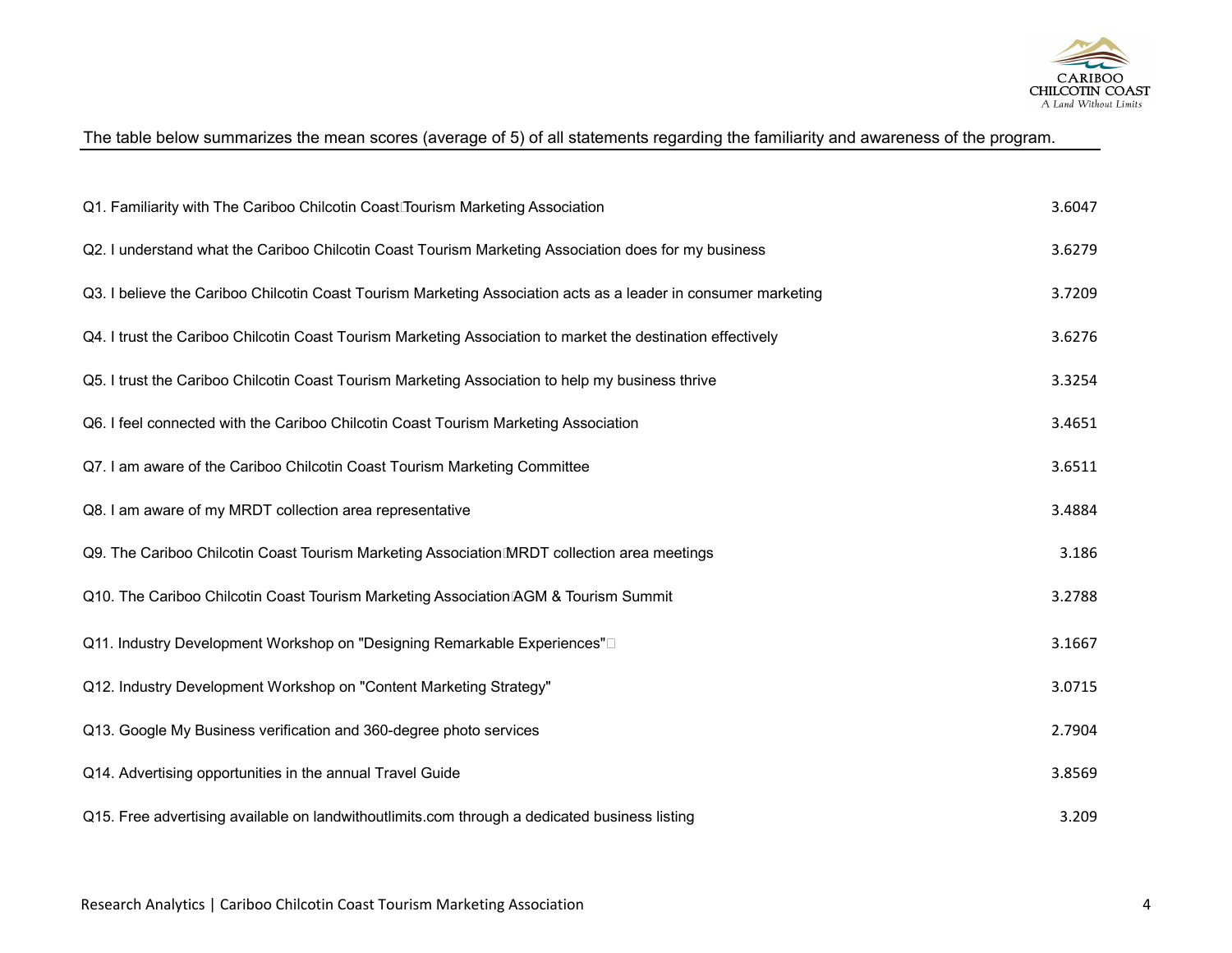

Q.16: Moving forward, what educational topics or networking opportunities would you like the Cariboo Chilcotin Coast Tourism Marketing Association to consider?

Please consider catering an annual Great Bear Rainforest Festival hosted in Bella Coola (perhaps in June?) so visitors can learn from biologists, tour operators & other professionals to help educate tourists about this incredible area. Thank you.

I would like to see corses available remotely I.e. webinars. Too costly and inconvenient to travel to locations and likely far cheaper and better attendance.

I haven't been involved in the Marketing Association so it is difficult to answer these questions.

I will first have to make it to some of the meetings then I can make an informed decision.

#### Web pages.

Helping to connect photographers and videographers with businesses.

Still learning about what you have and do.

Sustainable industries.

International marketing, fly in traffic. They only market to road traffic and that is not our market. The MRDT and Hotel tax is a complete waste of money.

Be more responsive to stakeholders. Facebook posts. Google My Business.

Digital marketing.



Themes - Number of Responses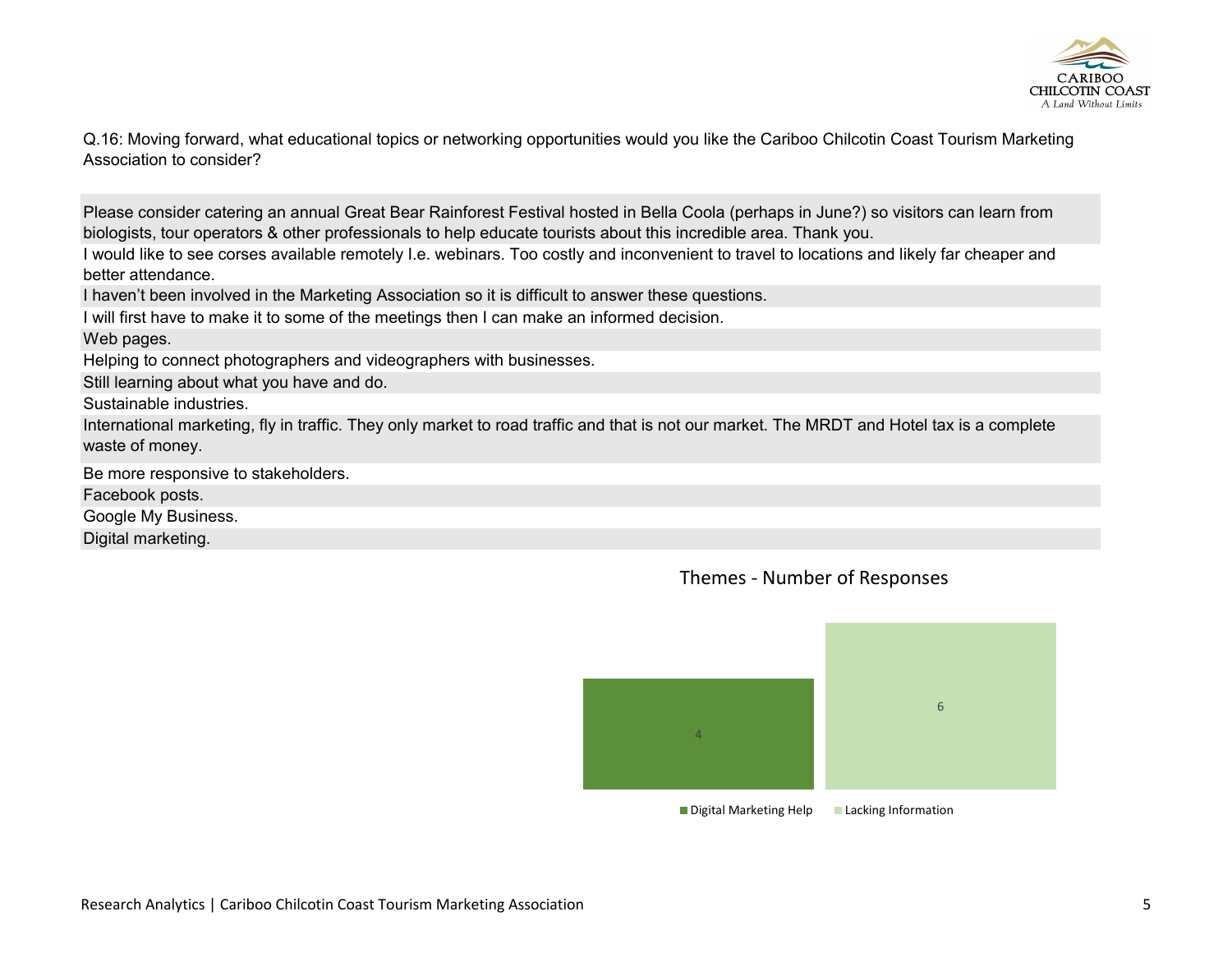

### Section 2.1: Satisfaction with The Cariboo Chilcotin Coast Tourism Marketing Association's Marketing Initiatives



#### The table below summarizes the mean scores (average of 5) of all statements regarding the satisfaction with the Cariboo Chilcotin Coast Tourism Marketing Association's work on marketing the Cariboo Chilcotin Coast

| Q17. Investments made in approved third-party rights usage media, including video b-roll and still images                                       | 3.1668 |
|-------------------------------------------------------------------------------------------------------------------------------------------------|--------|
| Q18. Increasing regional marketing activities to increase awareness, interest and conversion from existing short-haul and international markets | 3.3337 |
| Q19. Supporting the development and promotion of key travel corridors to the region, for example the Great Bear Rainforest                      | 3.3887 |
| Q20. Delivering targeted marketing campaigns to drive increased room occupancy and rates                                                        | 3.1717 |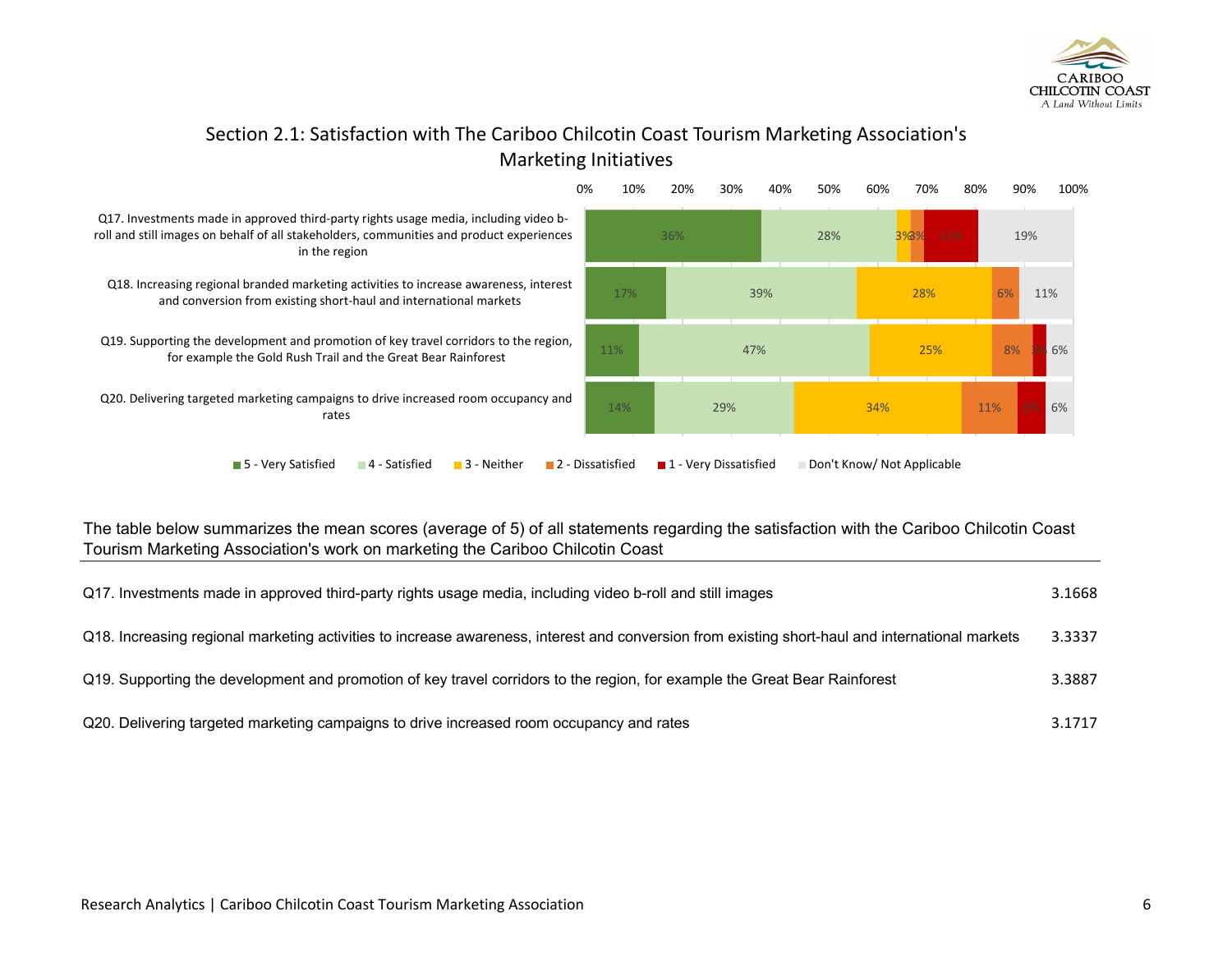

### Section 2.2: Satisfaction with the Cariboo Chilcotin Coast Tourism Marketing Association's Creation of Remarkeable Experiences



The table below summarizes the mean scores (average of 5) of all statements regarding the satisfaction with the Cariboo Chilcotin Coast Tourism Marketing Association's creation of remarkeable expierences

| Q21. Supporting a warm welcome and quality experience for visitors, through increased training of frontline and visitor information centre staff | 3.4444 |
|--------------------------------------------------------------------------------------------------------------------------------------------------|--------|
| Q22. Advocating to improve transportation to provide more convenient, affordable travel to and throughout the region                             | 2.6666 |
| Q23. Developing a signage strategy to improve marketing of off-highway routes                                                                    | 2.6113 |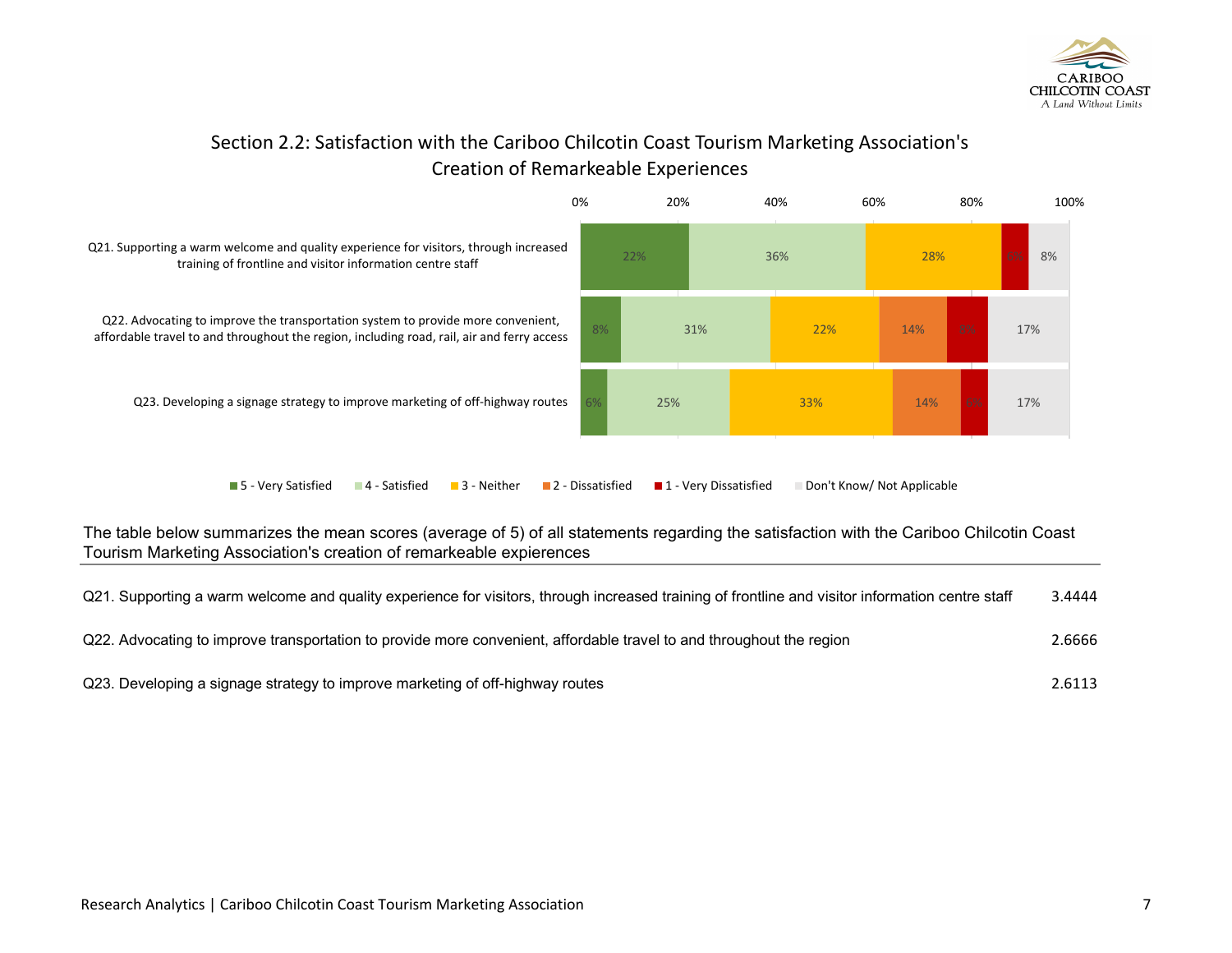

### Section 2.3: Satisfaction with the Cariboo Chilcotin Coast Tourism Marketing Association's Tourism Management



The table below summarizes the mean scores (average of 5) of all statements regarding the satisfaction with the Cariboo Chilcotin Coast Tourism Marketing Association's tourism management

| Q24. Increasing funding to enable an increase in destination development and marketing activities                    | 3.2778 |
|----------------------------------------------------------------------------------------------------------------------|--------|
| Q25. Securing dedicated resources to assist with executing and evolving the plan and ensuring stakeholder engagement | 3.3051 |
| Q26. Ensuring stakeholders are engaged in the evolution and execution of the plan                                    | 3.1941 |
| Q27. Implementing research and performance monitoring and evaluation to guide business decision making               | 3.0558 |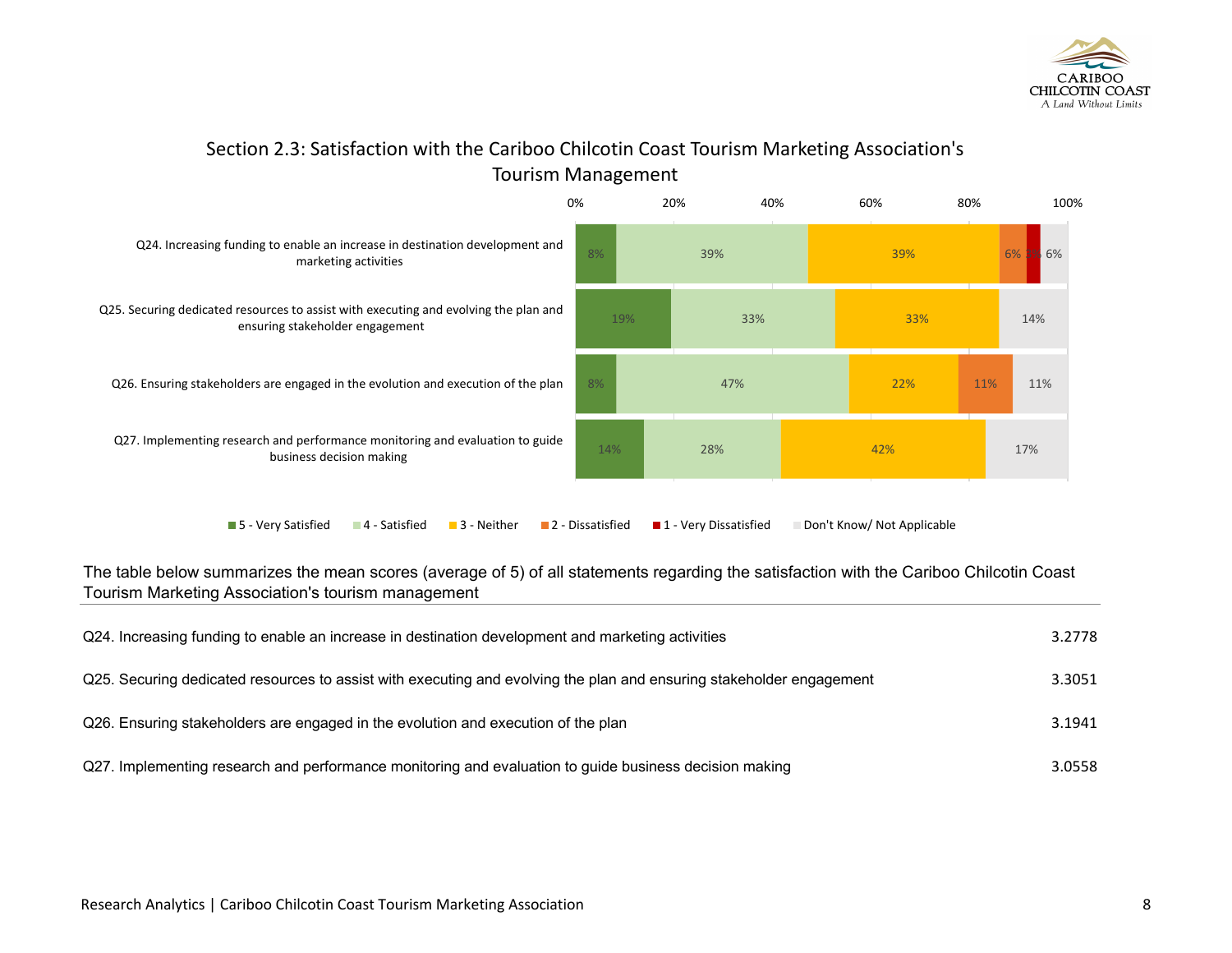

### Section 2.4: Satisfaction with the Cariboo Chilcotin Coast Tourism Marketing Association's Destination & Industry Developement Initiatives



The table below summarizes the mean scores (average of 5) of all statements regarding the satisfaction with the Cariboo Chilcotin Coast Tourism Marketing Association's destination and industry development initiatives

| Q28. Supporting the development of tourism assets and product experiences throughout the region                              |        |
|------------------------------------------------------------------------------------------------------------------------------|--------|
| Q29. Supporting and enhancing the development of tourism industry knowledge and business effectiveness throughout the region | 3.1113 |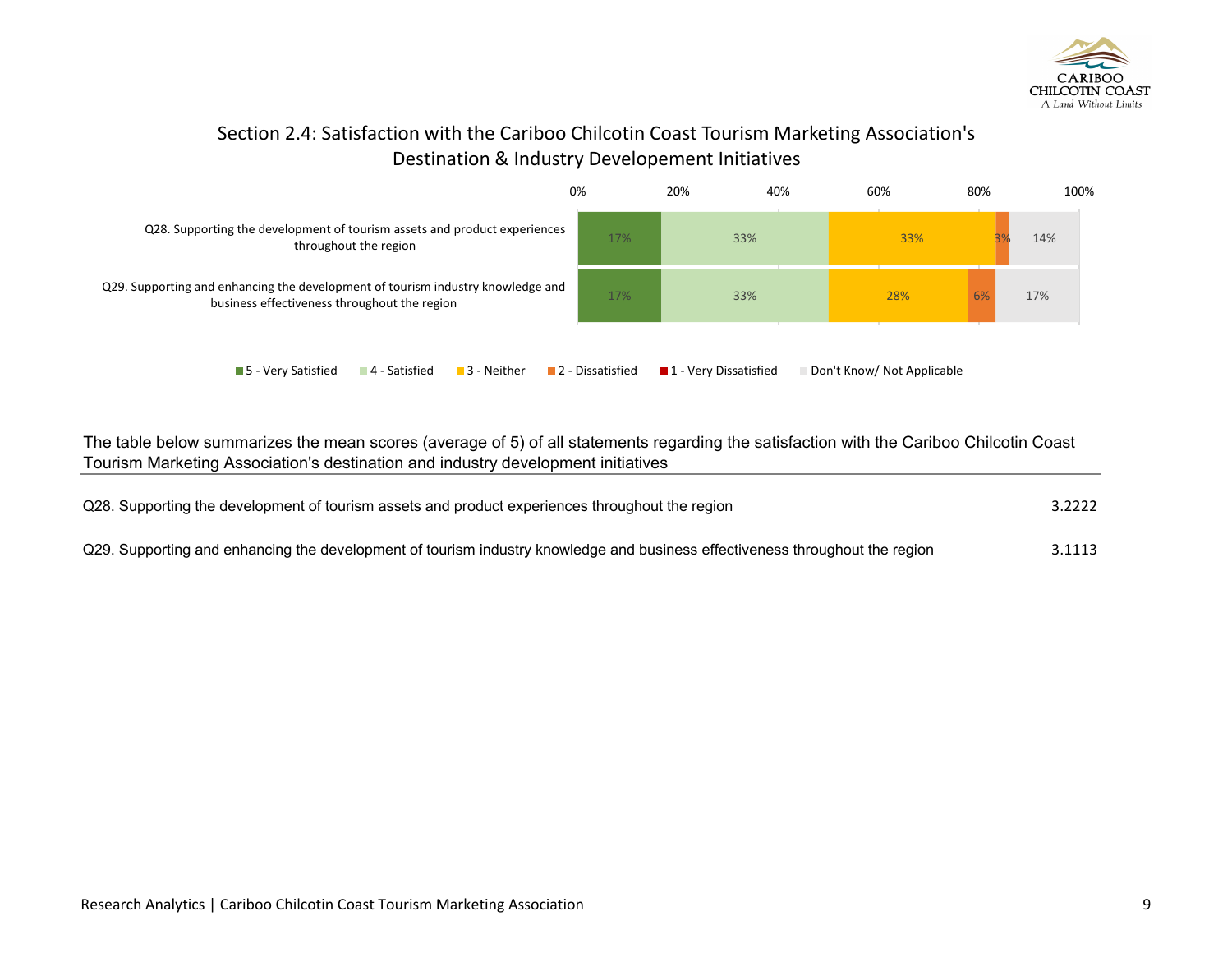

### Section 2.5: Satisfaction with the Cariboo Chilcotin Coast Tourism Marketing Association's Programs & Activities Funding & Information Update Programs



The table below summarizes the mean scores (average of 5) of all statements regarding the satisfaction with the Cariboo Chilcotin Coast Tourism Marketing Association's programs & activities funding & information update programs

| Q30. Co-operative funding for stakeholders to attend consumer shows                | 2.806  |
|------------------------------------------------------------------------------------|--------|
| Q31. Co-operative funding for festivals and events to market to overnight visitors | 2.4998 |
| Q32. Monthly Industry E-newsletters                                                | 3.611  |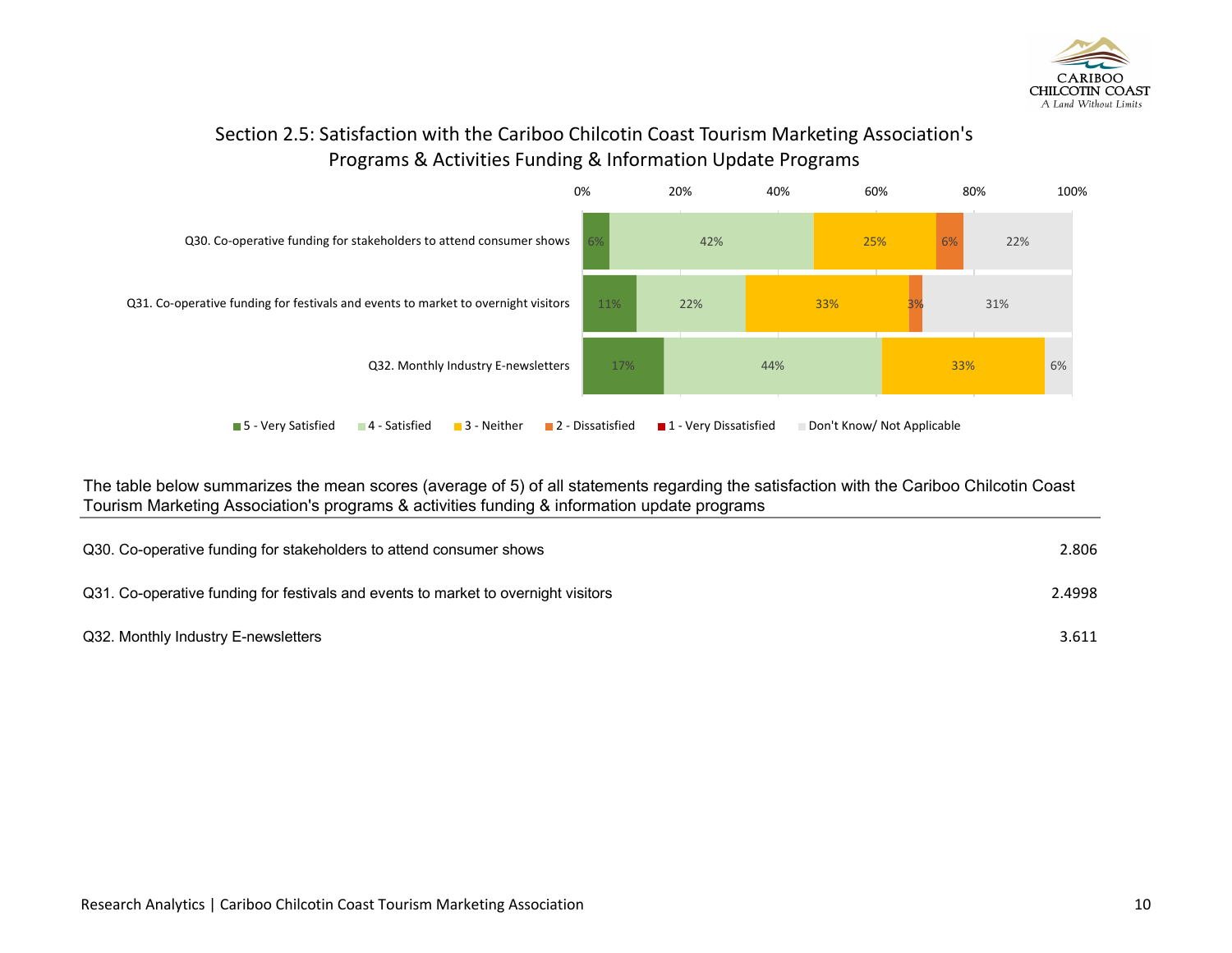

### Section 3: Overall Satisfaction with the Cariboo Chilcotin Coast Tourism Marketing Association



### Section 3: Overall Satisfaction with Services Provided by the Cariboo Chilcotin Coast Tourism Marketing Association

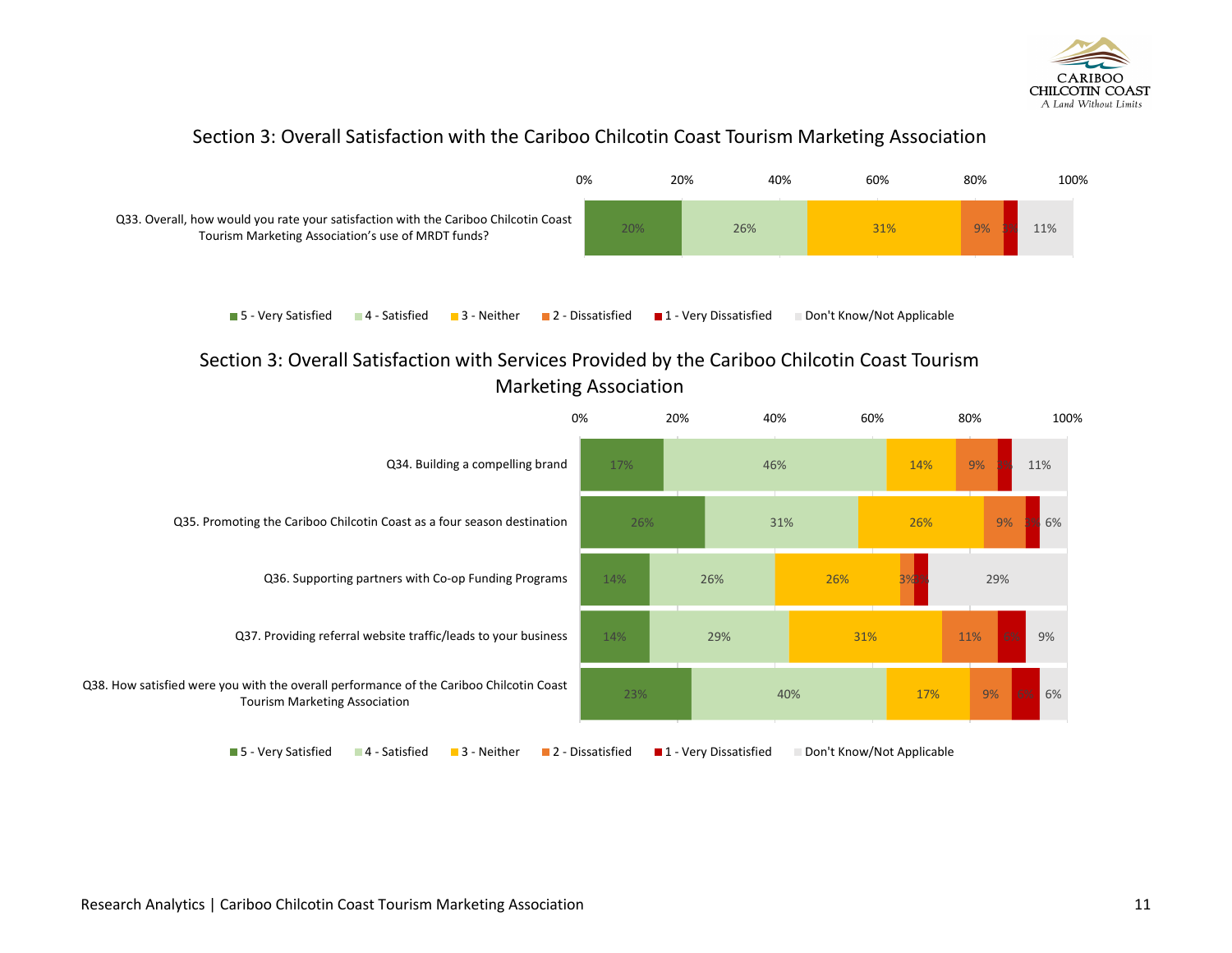

| The table below summarizes the mean scores (average of 5) of all statements regarding overall satisfaction with the services provided by |  |  |
|------------------------------------------------------------------------------------------------------------------------------------------|--|--|
| the Cariboo Chilcotin Coast Tourism Marketing Association                                                                                |  |  |

| Q33. Overall, how would you rate your satisfaction with the Cariboo Chilcotin Coast Tourism Marketing Association's use of MRDT funds? | 3.1713 |
|----------------------------------------------------------------------------------------------------------------------------------------|--------|
| Q34. Building a compelling brand                                                                                                       | 3.3141 |
| Q35. Promoting the Cariboo Chilcotin Coast as a four season destination                                                                | 3.514  |
| Q36. Supporting partners with Co-op Funding Programs                                                                                   | 2.6    |
| Q37. Providing referral website traffic/leads to your business                                                                         | 3.0859 |
| Q38. How satisfied were you with the overall performance of the Cariboo Chilcotin Coast Tourism Marketing Association                  | 3.4857 |

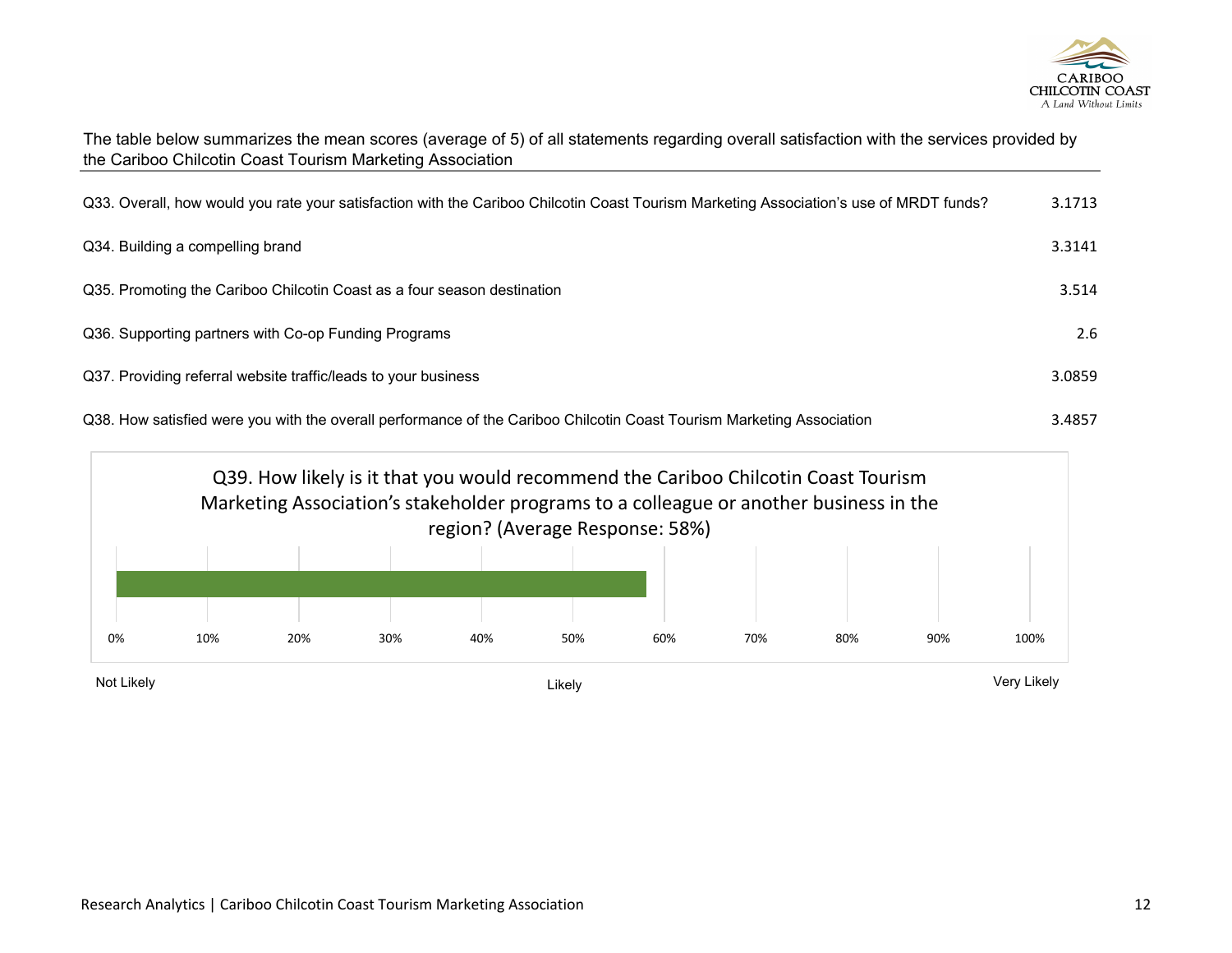

Q40. During the past 12 months, are there aspects of services provided by the Cariboo Chilcotin Coast Tourism Marketing Association that you are dissatisfied with?

Whenever we called there for any question related with tourism we always got satisfied services.

I have never received a direct lead or communication for a prospective booking. I understand our needs and product is unique, but still surprised.

No, I will have to become more involved because I am not fully aware of the programs such as the Co-op funding program. I will be asking about the 360 video tour as we had that done but I am not sure what the video looked like and where it is shown.

I have reservations about funding individual businesses attendance at festivals and trade shows. It supports a limited number of businesses at what I suspect is a fairly substantial cost.

I can see all your work and I know, you do the best. But like I steady tell every body: As long as guests tell me they never saw a nicer camping toilet, like we have, on the whole BC trip and how bad their experiences with old and dirty accommodations in BC are, as long I'm sure, all the social campaigns and market research are waste money. No, they are contra productive, because people won't come the second time and the BC's reputation gets worse and worse. Combined with the height rate and cost of food it's a no go in global travel world. I know, as tourism organization you can't do much against the bad and dirty accommodations, but it's the only way to get out of this misery.

The lack of communication - no reply to emails, often for months.

Since the 3% tax has been added to our region its been the worst stretch of business I have had in my 16 yrs here.

Have not had much interaction with CCCTA over the past 12 months. Hard to answer questions when not based off much.

My resort is not listed on Gold Rush Trail. I also get verbal attacks from MRDT Rep of our area in front of CCCTA worker.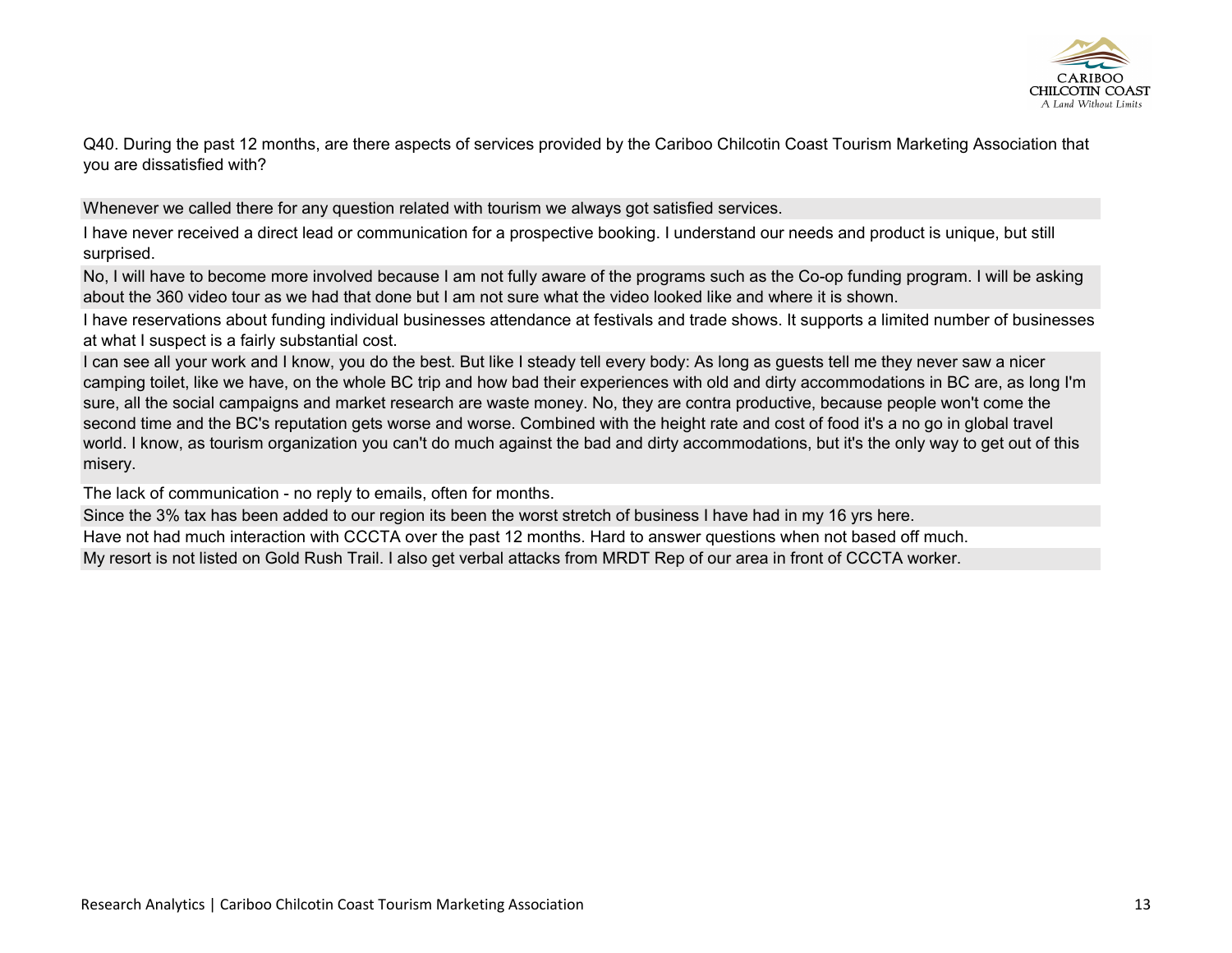

Q41. Is there an opportunity or service that the Cariboo Chilcotin Coast Tourism Marketing Association could offer you that would be beneficial to your organization?

Better referral system from landwithoutlimits.com.

Yes. So many times- Group booking and tourist reservations.

Insurance packages. The group of the contract of the group of the group of the group of the group of the group

Williams Lake. The location of each hotel is important as to how to market that particular hotel. I need help with that aspect.

Group commercial insurance.

It would be nice to get Rendezvous Canada leads, or CMM leads but to the best of our knowledge we have never been referred to anyone.

More advertising for the plateau region of hwy 20 not just nimpo lake Anaheim lake and Bella Coola, there are other destinations Puntzi lake, Tatla lake, etc.

More online marketing, drive traffic to our businesses. For my business that means focussing on visitors from within the Province and Alberta.

I would like to have a more direct results of the social campaign you do. It's nice to know how many impressions and clicks you get in the social campaigns but we don't really know, do we get real revenue out of them. It's a really big and strong business tells you every day how efficient and powerful there tools are and it's really easy to use this tools and impress the people with top presentations but do you know really the algorithm behind? First of all they are written to sell the tool, not to tell the truth.

We believe you are doing a stellar job.

Winter Road maintenance allowance or support to Interior Roads to do.

Reply to emails.

To host a Great Bear Rainforest Festival weekend in Bella Coola for visitors to learn more about this incredible area.

Lobby with forestry to do better road maintenance to the remote resorts.

Direct advertising of my town which has multiple hospitality businesses.

Yes.



Themes - Number of Responses

Referrals Direct Advertising of Regions Insurance Road Maitenance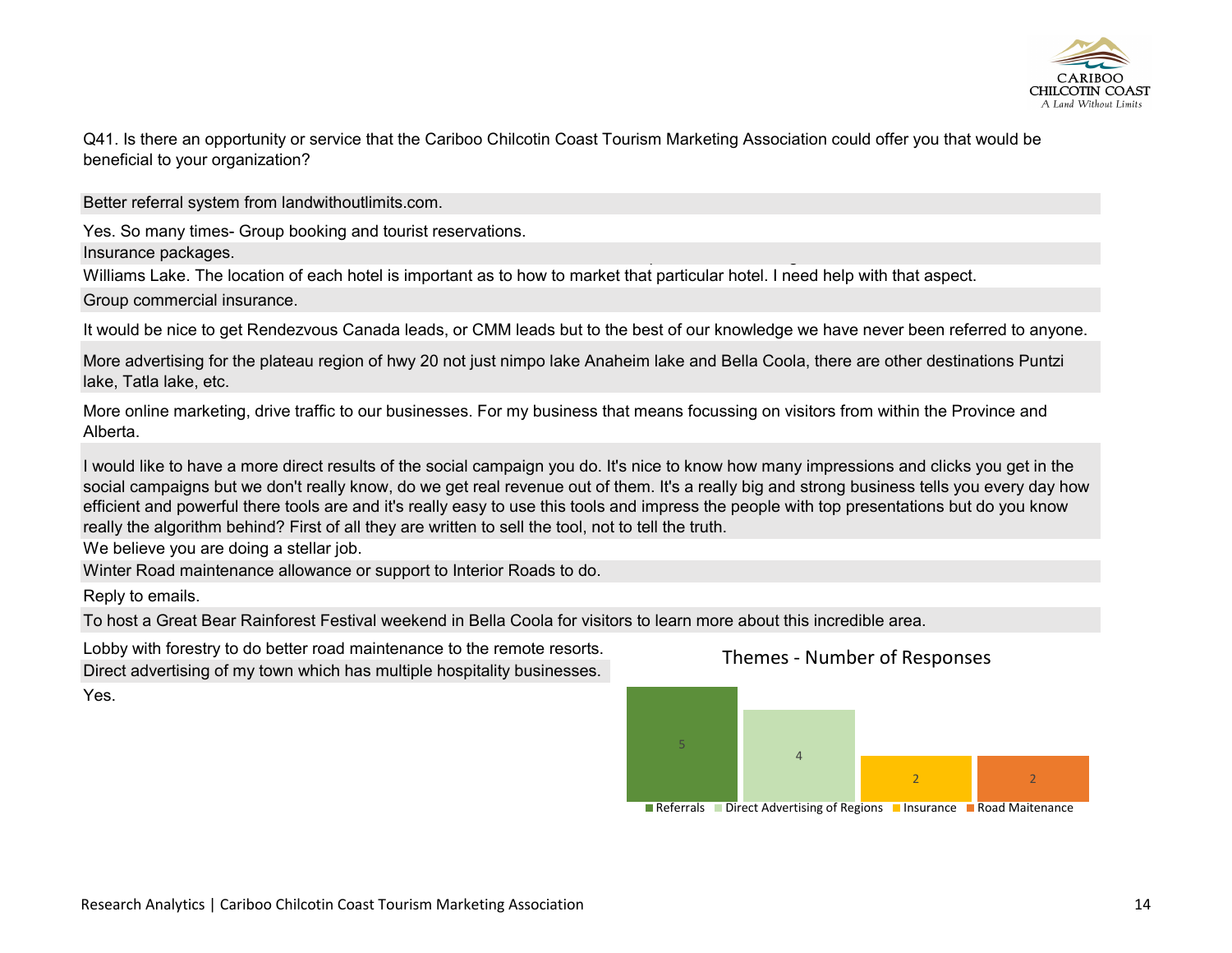

Q42. Are there any other ways the Cariboo Chilcotin Coast Tourism Marketing Association could serve you better?

The fault of my dissatisfaction with and knowledge of programs, services, initiatives, etc. is mine. As a owner/operator I do not have a lot of slack time to dive deep into emails. I would prefer a monthly overview email that presented all of the opportunities available with the ability to click through to additional information. However this may only be a solution for me.

No, I believe you are doing a good job. I am always impressed with the staff you attract and their background. I think a hotel could do much better is it could attract like minded people who enjoy the hospitality industry and make it their career. I could use suggestions with hiring new employees.

I'd like to have access to email data that is collected, so we may target our specific message to people who inquire about the area. At 700 US pp per night we have a unique audience that is different than rubber tire traffic.

Quit focusing on the Gold Rush Trail. We don't see a lot of business from that. People come here for the wilderness.

You will have noticed lots of don't know responses. You need to do a much better job of letting us know how MRDT dollars are being spent and what the results have been in each category of spending so you can support further expenditures.

Maybe there should be a initiative against way to expansive insurance for resort out in the boonies. The cost of insurance are no more realistic. I think, a lot of resorts and hotel together would have more power.

We believe you are doing everything possible.

I would like a list of the actual people in the Cariboo Chilcotin who voted for the MRDT Tax. You could give me my money back on the MRDT tax. What a waste of funds.

Reply to emails. Market what works something new, we have no draw. No one wants to come here. To secure funds to pave Hwy 20 outside Anahim Lake to Tweedsmuir Park's Hill. Include my destination resort on their listing. Keep your great work up!! No, they are great! Nope, doing a great job!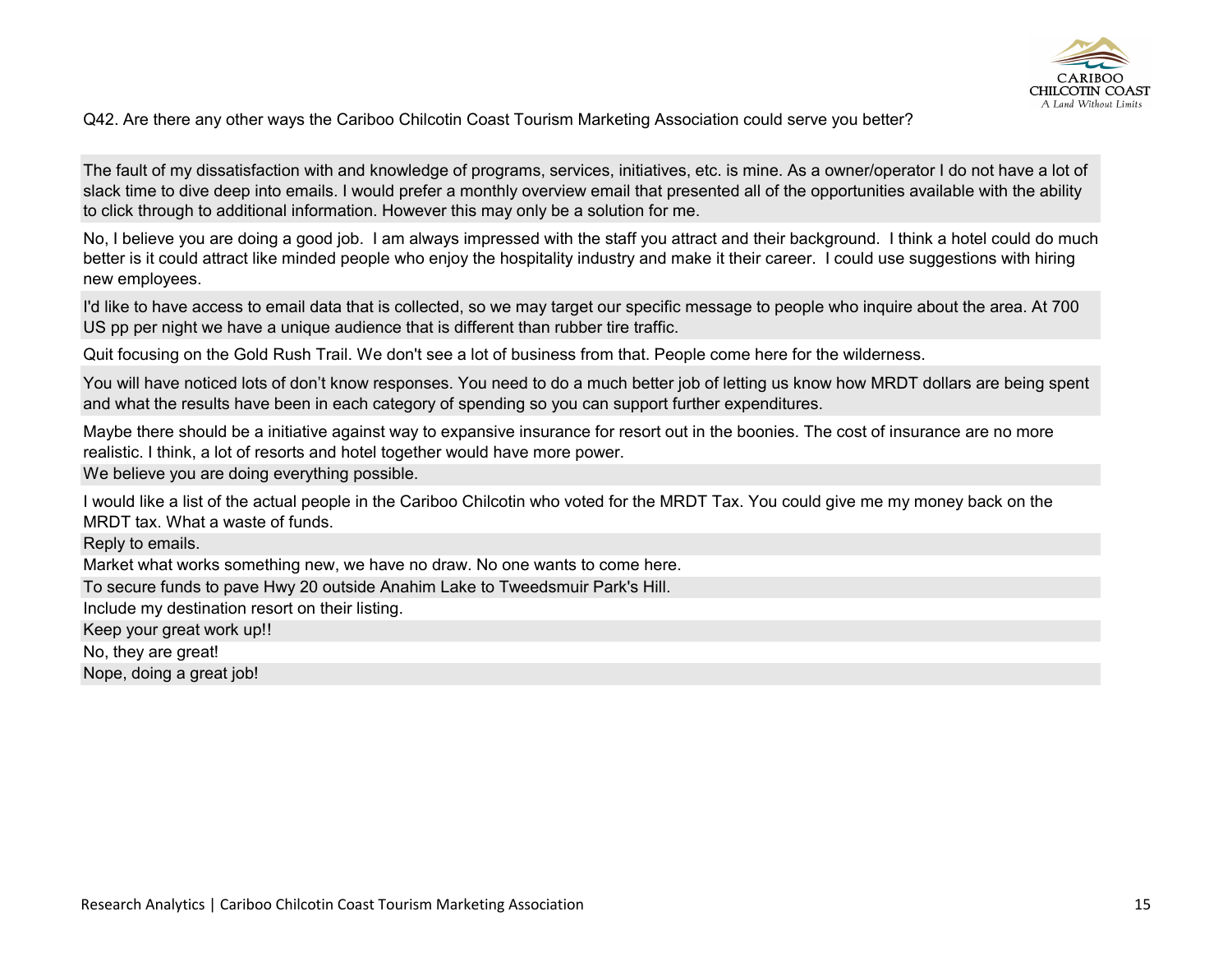



### Section 4: Rating the Cariboo Chilcotin Coast Tourism Marketing Association's Performance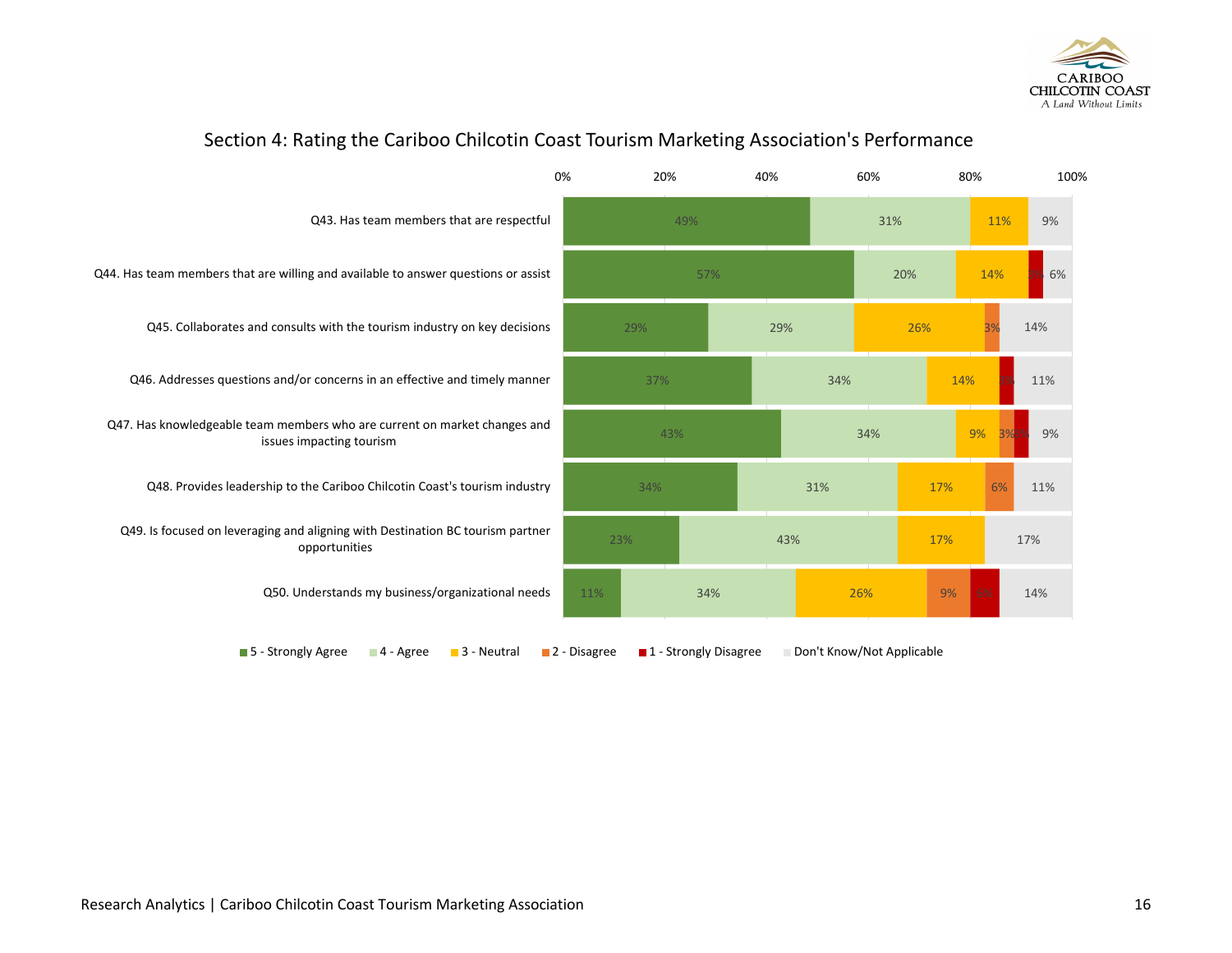

The table below summarizes the mean scores (average of 5) of all statements regarding the Cariboo Chilcotin Coast Tourism Marketing Association's performance.

| Q43. Has team members that are respectful                                                          | 4.0286 |
|----------------------------------------------------------------------------------------------------|--------|
| Q44. Has team members that are willing and available to answer questions or assist                 | 4.1143 |
| Q45. Collaborates and consults with the tourism industry on key decisions                          | 3.3998 |
| Q46. Addresses questions and/or concerns in an effective and timely manner                         | 3.6859 |
| Q47. Has knowledgeable team members who are current on market changes and issues impacting tourism | 3.8575 |
| Q48. Provides leadership to the Cariboo Chilcotin Coast's tourism industry                         | 3.6001 |
| Q49. Is focused on leveraging and aligning with Destination BC tourism partner opportunities       | 3.3716 |
| Q50. Understands my business/organizational needs                                                  | 2.9429 |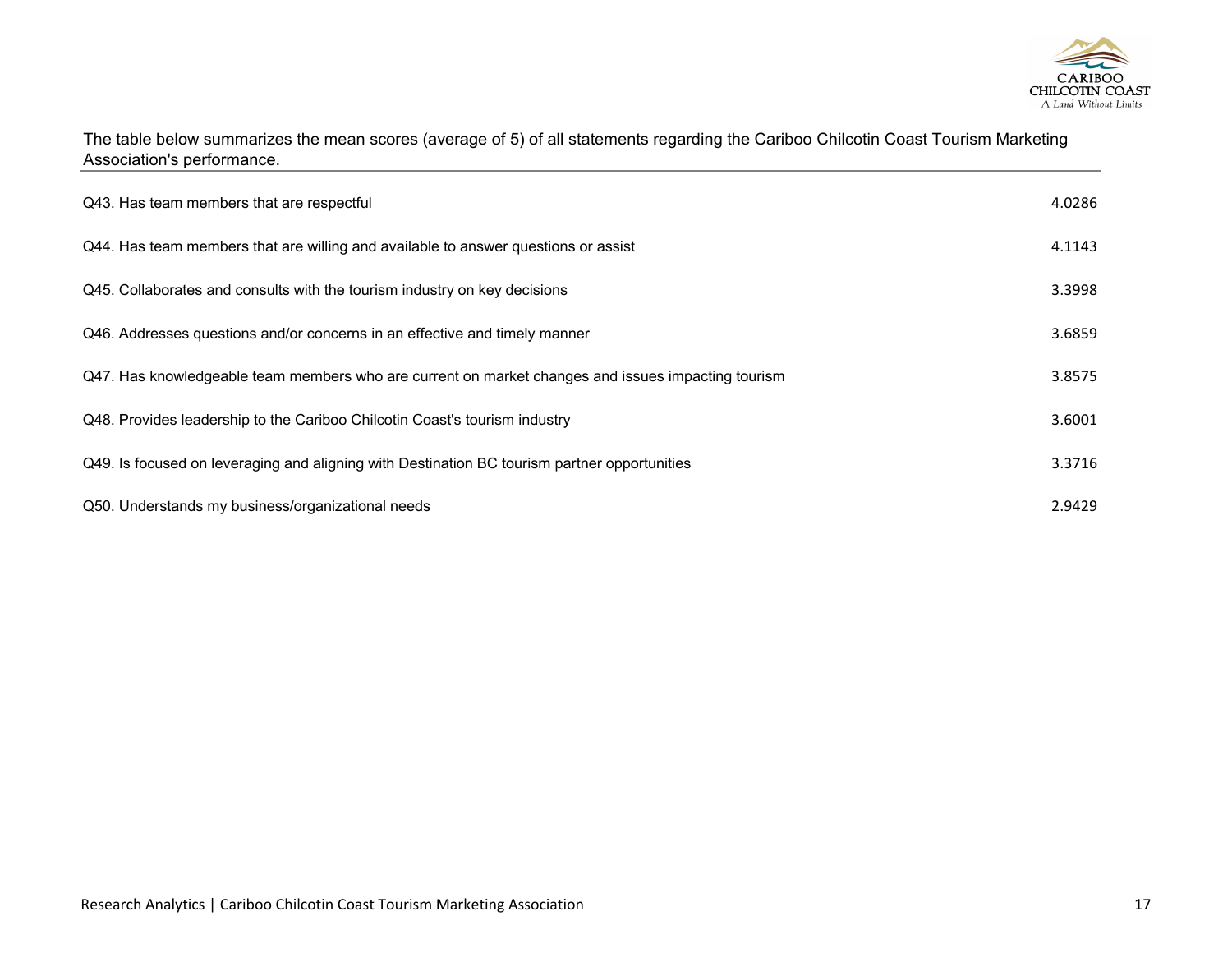

Q51. How would you describe your business/organization; Is it a...

| Business or other organization that provides products or services directly to tourists (e.g. hotel, restaurant, tour, outdoor activities)<br>Government organization (Municipal, Regional, Provincial or Federal) | 97%<br>0% |
|-------------------------------------------------------------------------------------------------------------------------------------------------------------------------------------------------------------------|-----------|
| Organization, association, business or agency that supports tourism but does not provide services directly to tourists                                                                                            | 3%        |
| Other, please specify type of business                                                                                                                                                                            | 0%        |
| Q52. How many years has your organization been involved in the tourism industry?                                                                                                                                  |           |
| 0 - 10 Years                                                                                                                                                                                                      | 24%       |
| 11 - 20 Years                                                                                                                                                                                                     | 6%        |
| 21 - 30 Years                                                                                                                                                                                                     | 6%        |
| 31 - 40 Years                                                                                                                                                                                                     | 15%       |
| $40 + Years$                                                                                                                                                                                                      | 41%       |
| Don't Know/ Not Applicable                                                                                                                                                                                        | 9%        |

Q53. How many employees do you and your organization employ during your peak season? Please include both full-time and part-time employees and include the owner/operator

| 49% |
|-----|
| 23% |
| 11% |
| 11% |
| 6%  |
| 0%  |
| 0%  |
|     |